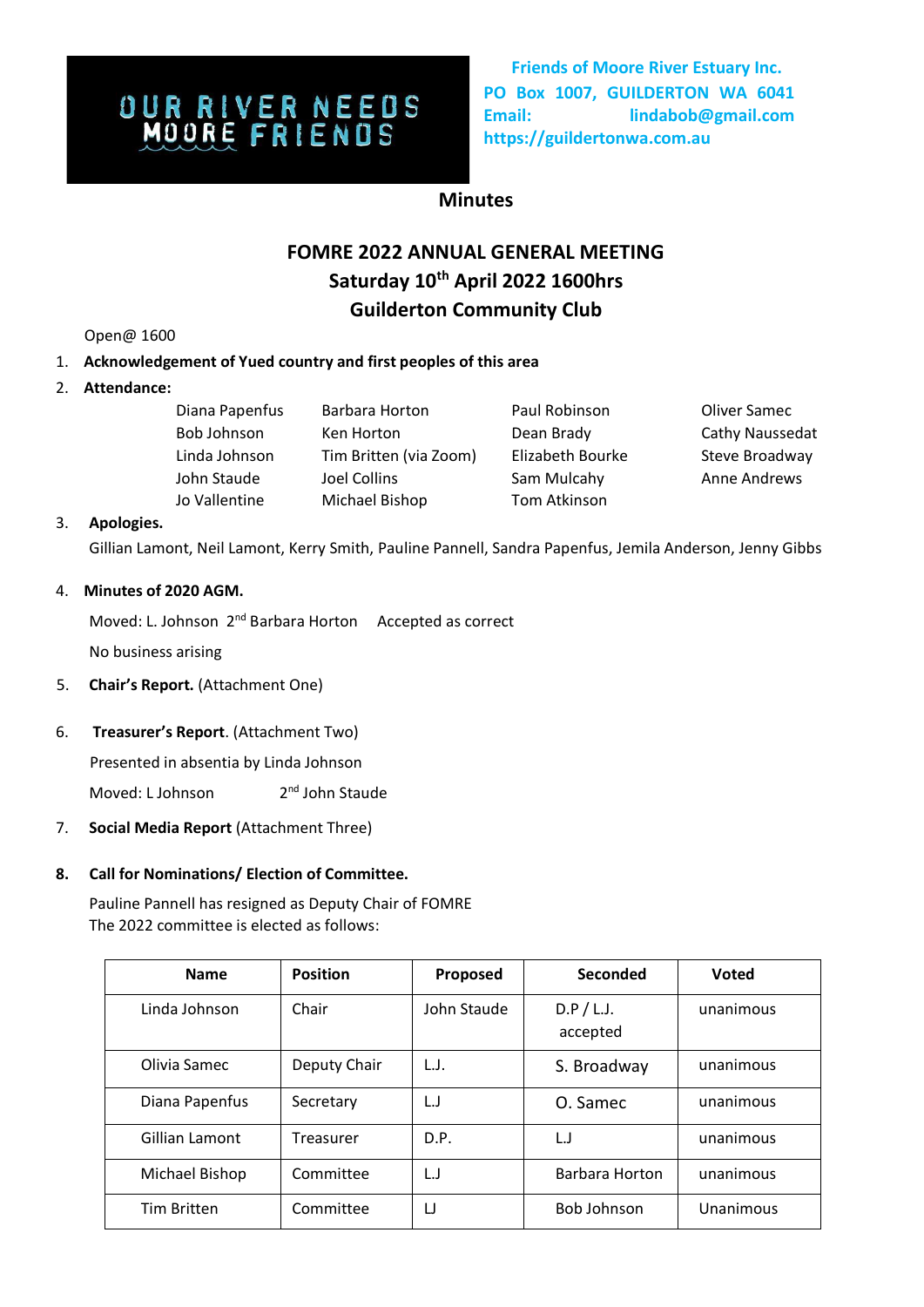#### **9. Correspondence (attachment Four)**

#### **10. Next Steps**

- Preparation of a brochure that aims to inform new generations using the river estuary is in preparation.
- Continue maintaining a watching brief, continue water quality testing, continue participation with organisations associated with environmental conservation, coastal operations and continue to increase our social media presence.

#### **11. General Business**

• Barbara Horton: The boardwalk is currently closed. What is being done/can anything be done?

LJ explanation that the Shire had deemed it too dangerous for the public to use so have erected a sign. No or very little in Shire of Gingin's 2022 budget to do repairs or in the near future.

M. B. Indicated there is a campaign to have it repaired on Change.org [https://www.change.org/p/the](https://www.change.org/p/the-beautiful-town-of-guilderton-needs-work-done-on-the-silver-creek-river-boardwalk-now)[beautiful-town-of-guilderton-needs-work-done-on-the-silver-creekriver-boardwalk-now](https://www.change.org/p/the-beautiful-town-of-guilderton-needs-work-done-on-the-silver-creek-river-boardwalk-now)

• Dean Brady: Comments re. the Shire's difficulties in undertaking repairs here in Guilderton and elsewhere within the Shire – the annual budget is and always will be insufficient to meet all repair demands.

DB outlined his opinion that the resolution of the future of theof Moore River South area will be a commercial one -hence the current impasse.

- Paul Robinson: Commented on the efficacy of the interpretation signs along the Moore River foreshore. LJ indicated they were prepared by Moore Catchment Council (MCC) who continue to do interesting and good works along the river.
- Jo Vallentine: The concept of a Wilbinga Regional reserve/park was proposed in the very early stages of the fight to save the estuary. The valuableness of an environmental interp. centre, and the like is as true today as it was then- perhaps even more so. The thrust of the northern urban expansion will be creating a population that will be seeking recreational opportunities/ environmental activities closer to home. Moore River/Guilderton/Wilbinga Regional Park is ideally suited to service this growing need.
- John Staude vote of thanks to Linda Johnson and Gillian Lamont, Diana P and Michael Bishop for their constancy in keeping abreast of issues that affect the estuary and keeping FOMRE's profile active.

Meeting Ended at 1645

#### **ATTACHMENTS Attachment One: Convenor Report Linda Johnson**

Welcome to you all and thank you for coming to our AGM.

We wanted to give you a river trip this year but Cooky is away so we couldn't do that, however, we invite you to stay and chat with a nibble and a drink after the formalities.

It is now 28 years since many of us went to the Shire of Gingin, in February 1994, to oppose their plan to rezone the Plunkett land at Moore River South from Rural to Urban.

Recently I was told that the land was owned by Ranger Alan Brown's grandfather, and it was he who sold it to Plunketts in the late 1960s. If only we'd known then!!

The latest WAPC Planning decision for the Moore River Company (MRC) land was to give a Subdivision approval over the 357ha of the ODP in January 2019, with 40 Conditions attached. This approval is valid until January 2025 as the Government gave all 4-year approvals an extended 2 years for Covid!

I have seen no progress on either their 'solar farm' or 'water plant' plans that they had to make for the last approval. These are both on the Caraban Road side of their land and a long way from the subdivision site.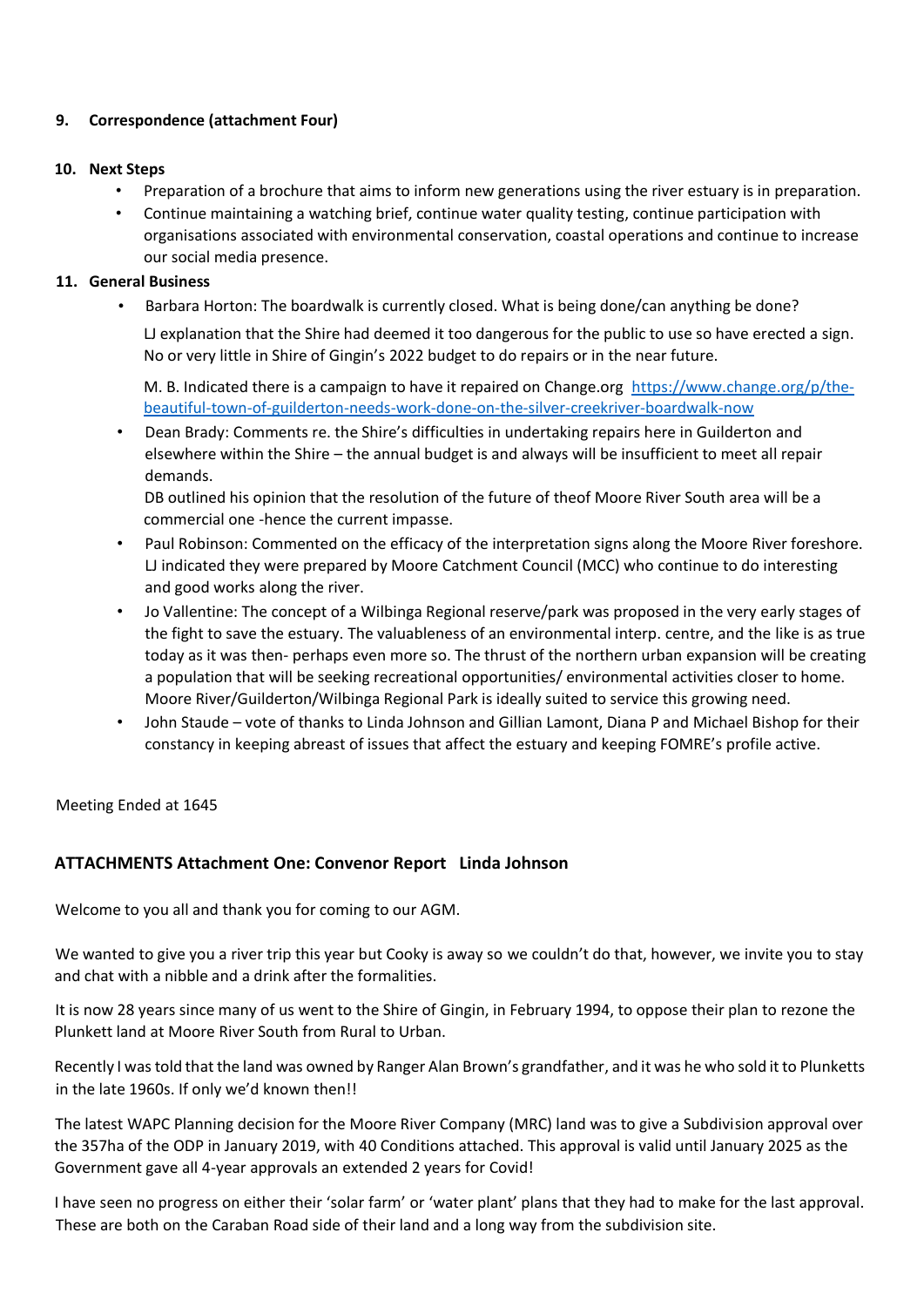The whole 2100ha of MRC land has been for sale since 2015.

Our position remains that in a high bushfire prone area, in a cul-de-sac between the river and the ocean; with no roads, power, water or sewerage, development will be expensive and so we hope that the economics alone will see this development proposal fail and this valuable bushland left intact.

Our proposal for Wilbinga Regional Park, the King's Park of the North, which we made 3 years ago, remains our main focus for protection of this whole area, especially as it would further isolate any 'development area' between the estuary and Perth city.

Northern Agricultural Catchment Council (NACC) lost its' coastal and marine funding a couple of years ago (when the Feds decided that only threatened species programs would be funded under NRM projects). Fortunately, NACC have found some more funding for the coast and have talked to the coastal groups from Perth to Geraldton about their issues.

The happy result of this is the creation of the **Turquoise Coast Management Group (TCMG).** 

This group has met 3 times to prioritise their concerns, which largely have been distilled as 4WD and ORV use of the coast and secondly, weed invasion and maintenance of healthy coastal areas.

The TCMG consists of reps of the Shires of Gingin, Dandaragan and Coorow, as well as DBCA Dept Biodiversity, Conservation and Attractions (DBCA), Parks and Wildlife, local groups like us, and other Friends groups from Lancelin, Jurien Bay, Greenhead, Coorow etc.

Access to the coast is TCMGs major focus and NACC is now trying to find funding for a full-time co-ordinator who will make plans that will enable all stakeholders to work together.

You may remember our involvement with the Tending the Tracks Alliance a couple of years ago. Covid put paid to the funding that had allowed that very successful program to operate, but I see the TCMG plans to be the natural successor to that project. 4WD clubs are again involved and will be a large part of the workforce when the projects can be completed.

We will never have proper government funding for Coast Care but there are a lot of good people in Shires and government departments who want the same outcomes as we do.

DBCA Wanneroo is responsible for administration over the Wilbinga Plan area, which is currently being heavily impacted by 4WD users. We are in conversation with them, the Wilbinga Shacks Crew and 4WD clubs about preventing degradation of Wilbinga, through the TCMG. Our say might be minimal but the collective voices of others who agree with us just might lead to better protection of this coast and bushland for the future.

Since our last meeting, when the Southwest Native Title Settlement had been achieved with the intention to create Indigenous Land Use Agreements over the SW of WA, we haven't heard much.

The claims throughout the Yued lands, some of them in areas of interest to us, both in Wilbinga and between Guilderton and Seabird, are still being worked on.

My great hope remains that Wilbinga might be suitable for aboriginal anger education and training programmes, leading to a win/win for both employment and protection of this great bush, so close to Perth. My greatest hope is for collaboration resulting in great planning so the future of Wilbinga is assured.

In other matters, the sandbar has been intact all summer, despite several attempts to dig it out. Thanks especially to Bob, Dean, Joel and Cooky for foiling several of these attempts.

The bar finally broke this week with a massive flush.

Many thanks to Michael Bishop for keeping our social media active, especially with events like this, that generate people's enthusiasm for this special place.

We did water testing in March and the results look good. The temperature was 24' all the way up and the salinity was 4, top and bottom, so it is clear that the healthy summer pattern is occurring where the ocean processes push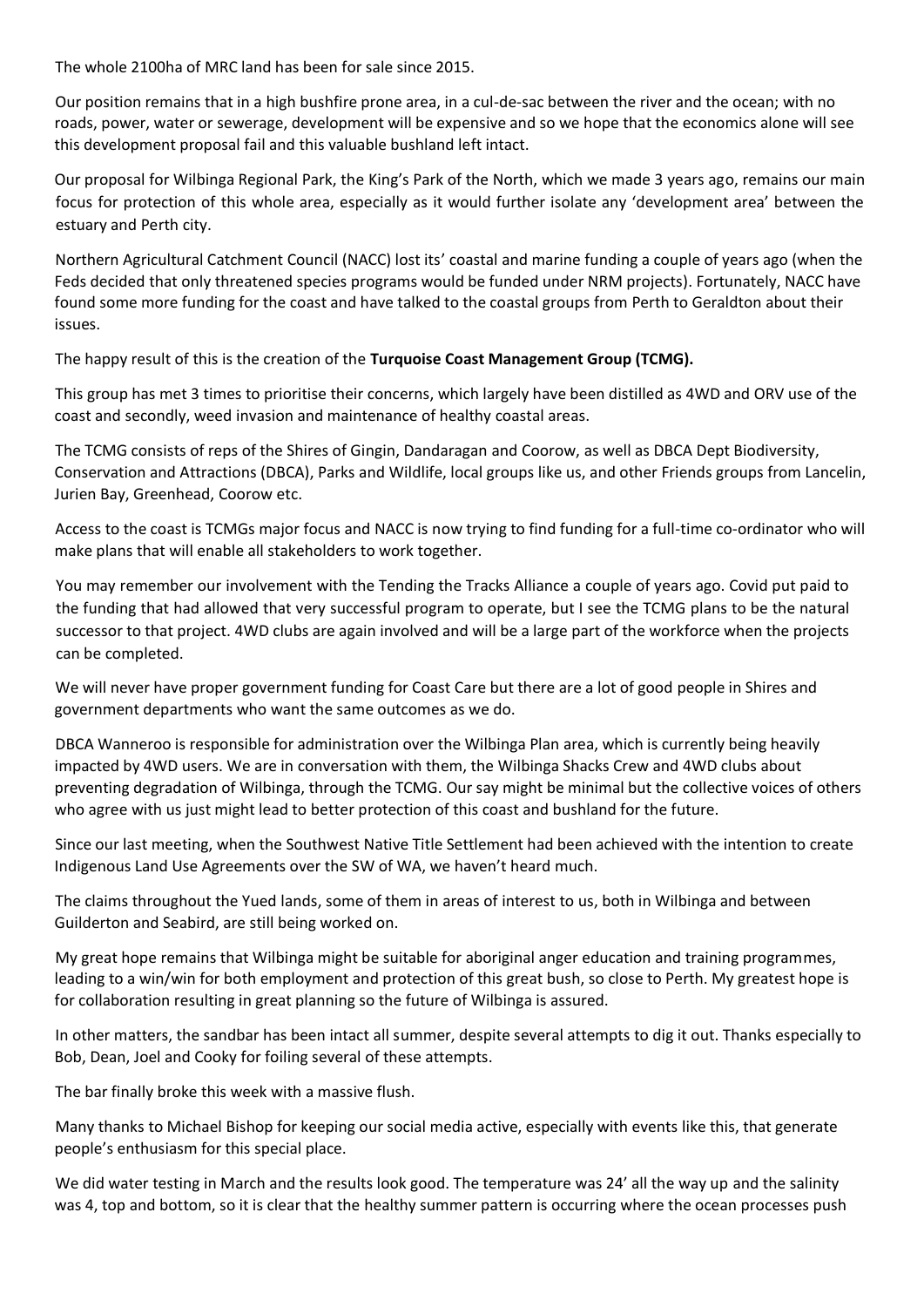more sand into the sandbar, thickening it up. Since 22<sup>nd</sup> March the beach is starting to scallop as the winter ocean processes take over. It has hardly rained since November (15mm since Nov 8<sup>th</sup>) too.

Next testing day will be in May, and we welcome visitors to help.

We continue to support the Conservation Council of WA, Urban Bushland Council, Moore Catchment Council, Birdlife WA and the local community groups of the lower coastal area.

Again, I must thank you all for your ongoing membership and support and also your committee, Pauline Pannell, Diana Papenfus, Gillian Lamont, Michael Bishop and Tim Britten for their work to keep FOMRE going.

I encourage anyone who would like to join us to nominate for committee as we head into another year Protecting Moore River Estuary.

Many thanks,

Linda Johnson Chair 2021

#### **Attachment Two: 2022 FOMRE AGM Treasurer's Report Gillian Lamont**

#### **Friends of Moore River Estuary Treasurer's Report for the AGM 10th April 2022**

We have managed to keep the financials for 2021 close to the status quo as in 2020 and increased our cash at bank by almost \$1,500. Sadly, a couple of members have passed away, and a handful have moved away from Guilderton. New members trickle in slowly, but whilst there is so little happening, it is hard to draw new membership. It is largely the same faithful members that send us their \$10 membership year by year, for which we are truly grateful. It is reassuring to be building a reserve of funds whilst we are maintaining a watching brief on the Moore River South development, in readiness should we need to go into battle again. To this purpose we are extremely grateful to our generous donors who are listed at the bottom of the financial statement. Gillian Lamont

Treasurer, Friends of Moore River Estuary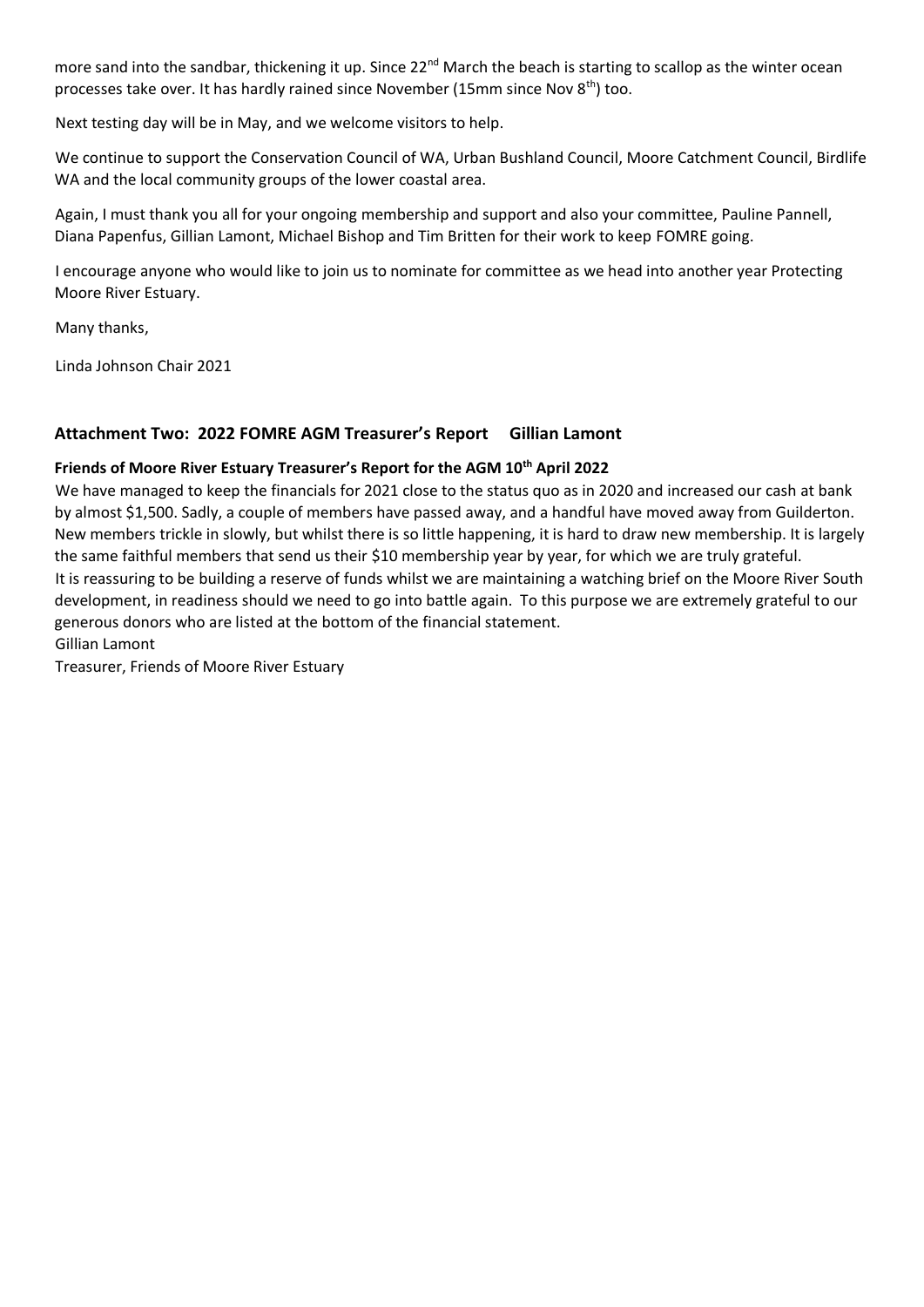# Friends of Moore River Estuary Finanacial Statement 1 Janauary 2021 to 31 December 2021

| <b>Balance brought forward 1st January</b>              | 2021           | 2020                                             |
|---------------------------------------------------------|----------------|--------------------------------------------------|
| <b>Bendigo Bank Account</b>                             | \$3,372.70     | \$<br>6,887.52                                   |
| <b>Income</b>                                           |                |                                                  |
| memberships                                             | \$<br>790.00   | \$<br>850.00                                     |
| donations                                               | \$<br>1,090.00 | \$<br>1,010.00                                   |
| sticker sales                                           | \$             | \$                                               |
| interest                                                | \$             | $\frac{1}{2}$                                    |
| total income                                            | \$<br>1,880.00 | $\overline{\boldsymbol{\mathsf{s}}}$<br>1,860.00 |
| <b>Expenditure</b>                                      |                |                                                  |
| administration(PO Box)                                  | \$<br>41.00    | 39.00                                            |
| bumper stickers                                         | \$             |                                                  |
| subscriptions(Conservation Council WA & Urban Bushland) | \$<br>120.00   | 120.00                                           |
| sundries                                                | \$             |                                                  |
| website(domain renewal & website support)               | \$<br>254.82   | \$\$\$\$<br>215.82                               |
| total expenditure                                       | Ś<br>415.82    | Ś<br>374.82                                      |
| Profit/Loss @ 31 December                               | 1,464.18<br>S. | \$<br>1,485.18                                   |
| Balance @ 31 December                                   | \$9,836.88     | \$3,372.70                                       |
| <b>Bank Reconciliation</b>                              |                |                                                  |
| Bendigo Bank Account @ 31 December                      | \$9,836.88     | 8,372.70<br>\$.                                  |
| outstandings                                            |                |                                                  |
| Cash @ Bank 31 Decermber                                | \$9,836.88     | \$<br>8,372.70                                   |
|                                                         |                |                                                  |

#### Notes to 2021 Accounts

| Total number of members 79<br>Donations \$20 and over: |              |
|--------------------------------------------------------|--------------|
| Steve Broadway                                         | \$<br>40.00  |
| Chris & Brenda Hicks                                   | \$<br>130.00 |
| Robert & Patricia Guthrie                              | \$<br>230.00 |
| <b>Marion Mcfadden</b>                                 | \$<br>40.00  |
| Bob & Linda Johnson                                    | \$<br>30.00  |
| Kerry Smith                                            | \$<br>90.00  |
| Paul & Diane Robinson                                  | \$<br>20.00  |
| Neil & Gillian Lamont                                  | \$<br>30.00  |
| <b>Anthony Thompson</b>                                | \$<br>40.00  |
| Alexander Paine                                        | \$<br>40.00  |
| Jemma Lee Steere                                       | \$<br>40.00  |
| <b>Brian Brinrod</b>                                   | \$<br>40.00  |
| Coral Broun                                            | \$<br>40.00  |
| Robin & Helen Millsteed                                | \$<br>200.00 |

 $\sim$ 

 $\label{eq:1} \begin{split} \mathcal{L}^{(1)}(x) &= \mathcal{L}^{(1)}(x) \otimes \mathcal{L}^{(2)}(x) \otimes \mathcal{L}^{(3)}(x) \otimes \mathcal{L}^{(4)}(x) \otimes \mathcal{L}^{(5)}(x) \otimes \mathcal{L}^{(6)}(x) \otimes \mathcal{L}^{(6)}(x) \otimes \mathcal{L}^{(6)}(x) \otimes \mathcal{L}^{(6)}(x) \otimes \mathcal{L}^{(6)}(x) \otimes \mathcal{L}^{(6)}(x) \otimes \mathcal{L}^{(6)}(x) \otimes \math$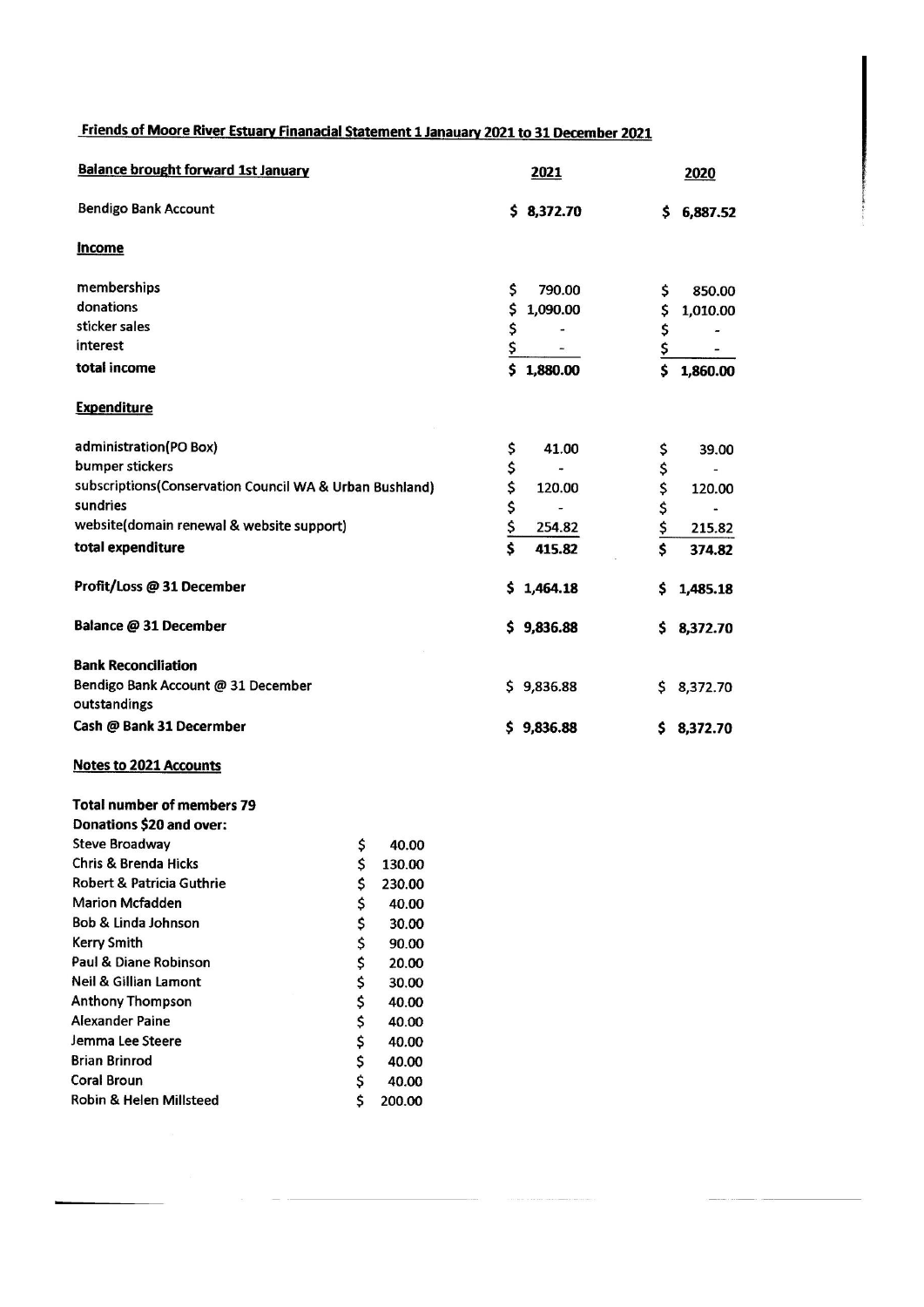## **Attachment Three: Social Media Report Michael Bishop**

Firstly thank you to our supporters who have contributed photos and content - it has been greatly appreciated. Friends of Moore River Estuary Social Media presence has pivoted in the last 12 months to remain relevant. By taking on a more holistic community perspective, this has allowed our audience to continue to grow plus providing a community service. In addition to emails updates, we have exposure through Facebook, Instagram and LinkedIn channels. Our goal is to grow our audience now so that when there is a "call to action" we will have the strength to go out to a wide audience quickly.

Here are some stats for the last 12 months:

Facebook reach has increased by 338% or over 75,000 unique people

Instagram reach has increased by 10,780 unique people or 501%

Our Facebook and Insta audience is an even mix of women and men in the 35-55 age bracket.

The recent "Moore River has Broken" series created a massive leap in engagement with 100's of post shares, comments and new direct followers.

We trialled paid advertising to measure the ability to tap into new audiences. A \$20 investment increased the audience of the post by a further 3-4,000 viewers. What can I do to help?

- Like and Share
- Send through historical or interesting photos
- See something interesting, take a photo and send it through

Happy to discuss. Kind regards, Michael

| <b>FROM</b>                | Subject                              | <b>Received</b> | <b>Topic</b>                                                            |
|----------------------------|--------------------------------------|-----------------|-------------------------------------------------------------------------|
| Dean Brady                 | New email address                    | 30/04/2020      |                                                                         |
| Dean Brady                 | Re: FOMRE April 2020<br>Newsletter.  | 30/04/2020      |                                                                         |
| Gillian<br>Lamont/Guthrie, |                                      |                 |                                                                         |
| Robert                     | RE: thankyou                         | 5/02/2021       | <b>Donation Thankyou</b>                                                |
| Gillian Lamont             | Jai Wilson                           | 5/02/2021       | <b>Donation Thankyou</b>                                                |
| Ryan Kam                   | MRE 2016-2021 data analysis          | 30/03/2021      | Thanks for Project Support                                              |
| Linda & Bob                | <b>MCC</b>                           | 12/05/2021      | Re: Pyp grass project 2022                                              |
|                            |                                      |                 | Fwd: Invitation to CCWA Event:<br>Protecting WA's most valuable natural |
| Linda Johnson              | <b>CCWA</b>                          | 4/07/2021       | asset                                                                   |
| Linda & Bob                | <b>Moore River Estuary</b>           | 19/07/2021      | Dr Fontain Murdoch university                                           |
| Linda & Bob                | Re: Moore River Estuary              | 20/07/2021      | Joe Fontaine reply to Linda Johnson                                     |
| <b>Barbara Horton</b>      | FW: FOMRE brochure and<br>membership | 24/07/2021      | Acknowledgement of FOMRE                                                |
| Gillian Lamont             | RE: FOMRE brochure and<br>membership | 28/07/2021      | <b>Donation Thankyou</b>                                                |
| Gillian Lamont             | FW: FOMRE membership<br>renewal      | 10/09/2021      | Removal membership                                                      |
| Gillian Lamont             | FW: FOMRE membership<br>renewal      | 10/09/2021      | Removal membership                                                      |
| Gillian Lamont             | FW: FOMRE membership<br>renewal      | 10/09/2021      | Removal membership                                                      |

#### **Attachment Four - Correspondence**